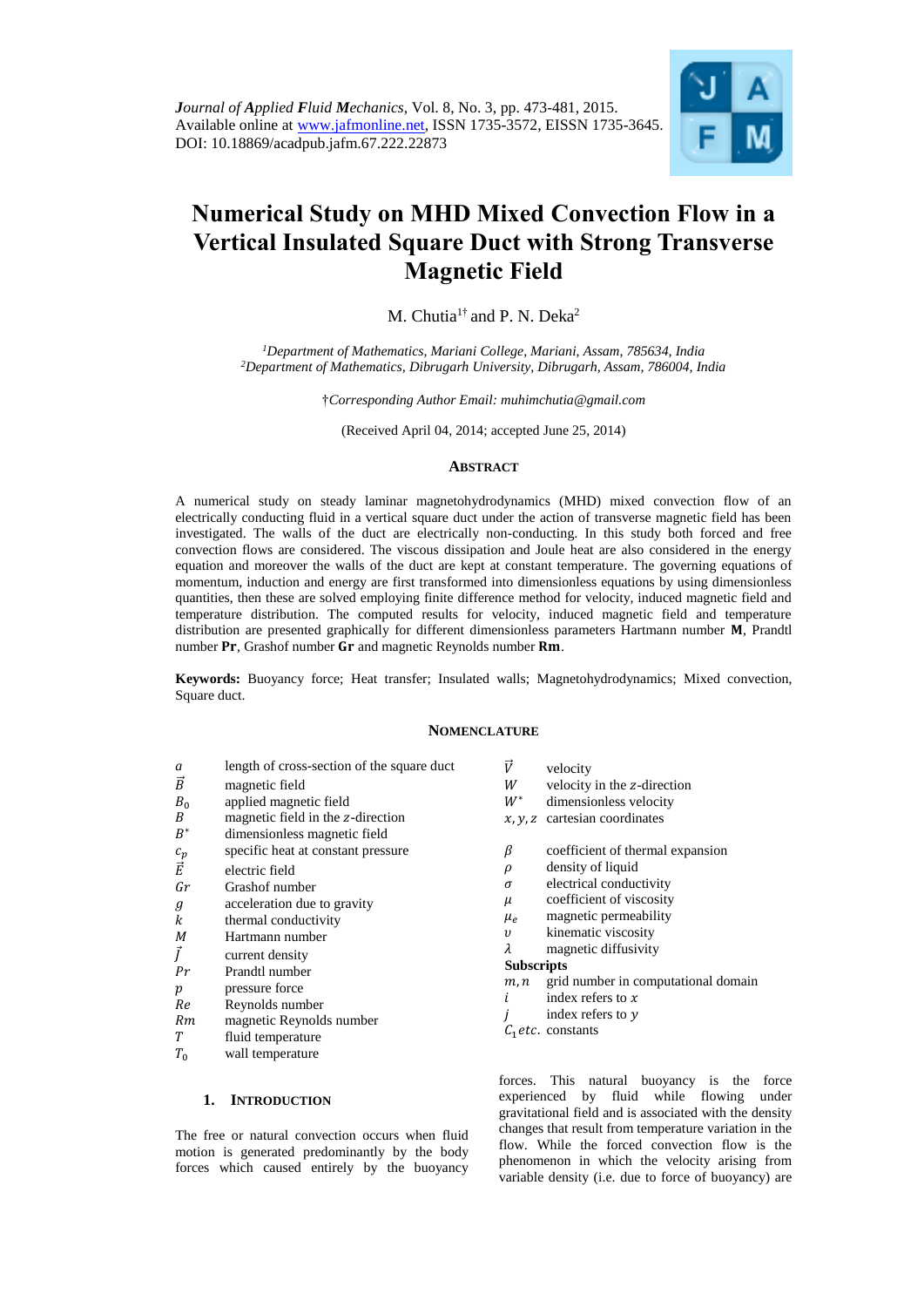negligible in comparison with the velocity of the forced flow. Mixed convection flow is the combination of forced and natural convection flows.

Mixed convection flows in a channel or duct are encountered in the Dual-Coolant Lead-Lithium (DDCL) flow for power conversion, tritium breeding and many industrial applications and engineering devices such as cooling system for electronic components and reactors. In such devices liquid-metal flow are strongly affected by a magnetic field and by a volumetric heating caused by the neutrons with the electrically conducting fluid (Smolentsev *et al*., 2008). Analysis on MHD flows associated with very high values of Hartmann number is important in designing of liquid metal tritium breeder coolant blanket for nuclear fusion reactor. Furthermore, because the flow characteristics of coolant with the temperature difference between wall boundary and the coolant are assumed to be different from usual turbulent MHD flow, it becomes necessary to investigate buoyancy flow at high values of Grashof number under a magnetic field for the design of an actual working system.

Sposito and Ciafalo (2006) studied fully developed flow of an electrically conducting fluid between parallel walls under the simultaneous influence of a driving pressure head, buoyancy and MHD forces, where the fluid was assumed to be internally heated and the flow was modeled as one-dimensional and incompressible. Al-Khawaja *et al*. (1994) solved numerically the problem of fully developed, laminar, steady, forced convection heat transfer in an electrically conducting fluid flowing in an electrically insulated, horizontal circular pipe in a vertical uniform transverse magnetic. Al-Khawaja *et al*. (1999) also studied the same problem for freeand-forced convection flow numerically using finite difference schemes for Grashof numbers 0 to 106 and Hartmaan numbers 0 to 500. Umavathi and Malashetty (2005) solved the problem of combined free and forced convective MHD flow in a vertical channel by taking into account the effect of viscous and ohmic dissipations, analytically by perturbation series method and numerically by finite difference technique. Umavathi and Chamkha (2011) analyzed the effect of heat and mass transfer on mixed convective flow of a viscous incompressible fluid past a vertical infinite plate in the presence of heat source or sink. Garandet and Alboussiere (1992) proposed analytical solutions to the equations of MHD that was used to model the effect of a transverse magnetic field on buoyancy driven convection in a two-dimensional cavity, in the case of high Hartmaan number limit. Blosseville *et al*. (2007) investigated analytically a fully developed buoyant flow in a straight, horizontal rectangular duct with an axial temperature gradient in an arbitrary oriented, transverse magnetic field with insulated walls. Aruna *et al*. (2011) studied the developed MHD mixed convection flow in a vertical channel, where the problem was described by means of partial differential equations and the solutions were obtained by an implicit finite difference technique coupled with a marching

procedure. Taghikhani and Najafkhani (2013) investigated the laminar steady MHD natural convection in a filled square enclosure with internal heat generation by two-dimensional numerical simulation. Reddy *et al*. (2012) studied numerically the fully developed MHD laminar mixed convection in a vertical channel with isothermal wall temperature. Chamkha (2002) studied the problem of hydromagnetic fully developed laminar mixed convection flow in a vertical channel with symmetric and asymmetric wall heating conditions in the presence of heat generation or absorption effect. Tomarchio (2009) studied the 2D problem of the mixed convective flow in a vertical rectangular duct in the presence of transverse magnetic field with the steady periodic regime induced by the oscillating wall temperature of the four walls, numerically by finite element approach. Recently, Chutia and Deka (2014) studied numerically steady MHD flow and heat transfer in a rectangular electrically insulated duct in the presence of strong oblique magnetic field. They considered both viscous and Joule dissipation in the energy equation.

The aim of the present paper is to investigate numerically on laminar steady MHD mixed convection flow of an electrically conducting fluid in a vertical square duct in the presence of strong transverse magnetic field. The walls of duct are assumed as insulating and walls have constant temperature. The local balance equations of momentum, magnetic induction and energy are solved numerically by finite difference method using the Hartmann number  $M$ . Grashof number  $Gr$ . Prandtl number  $Pr$  and magnetic Reynolds number  $Rm$  as the parameters. The computed numerical results are presented graphically for velocity, induced field and temperature for different flow parameters.

# **2. MATHEMATICAL FORMULATION**

The steady laminar flow of a Newtonian fluid in a vertical square duct with uniform horizontal magnetic field of constant intensity  $B_0$  applied transverse to the duct walls is considered. The length of the cross section of the duct is  $a$ . It is assumed that the fluid occupies an area between  $x = 0$ ,  $x = a$  and  $y = 0$ ,  $y = a$ . The flow is to be driven by a constant pressure gradient  $\partial p / \partial z$  and is constrained to move in the z- direction. A uniform temperature  $T_0$  at walls of the duct is assumed. In accordance with the hypothesis of fully developed flow, the velocity and temperature field are parallel and the only non-vanishing components of velocity and temperature  $W(x, y)$  and  $T(x, y)$  are parallel to the duct axis and independent of the vertical coordinate. The uniform horizontal applied magnetic field of intensity  $B_0$  acts along y-direction and it induces a magnetic field  $B(x, y)$  in the flow direction.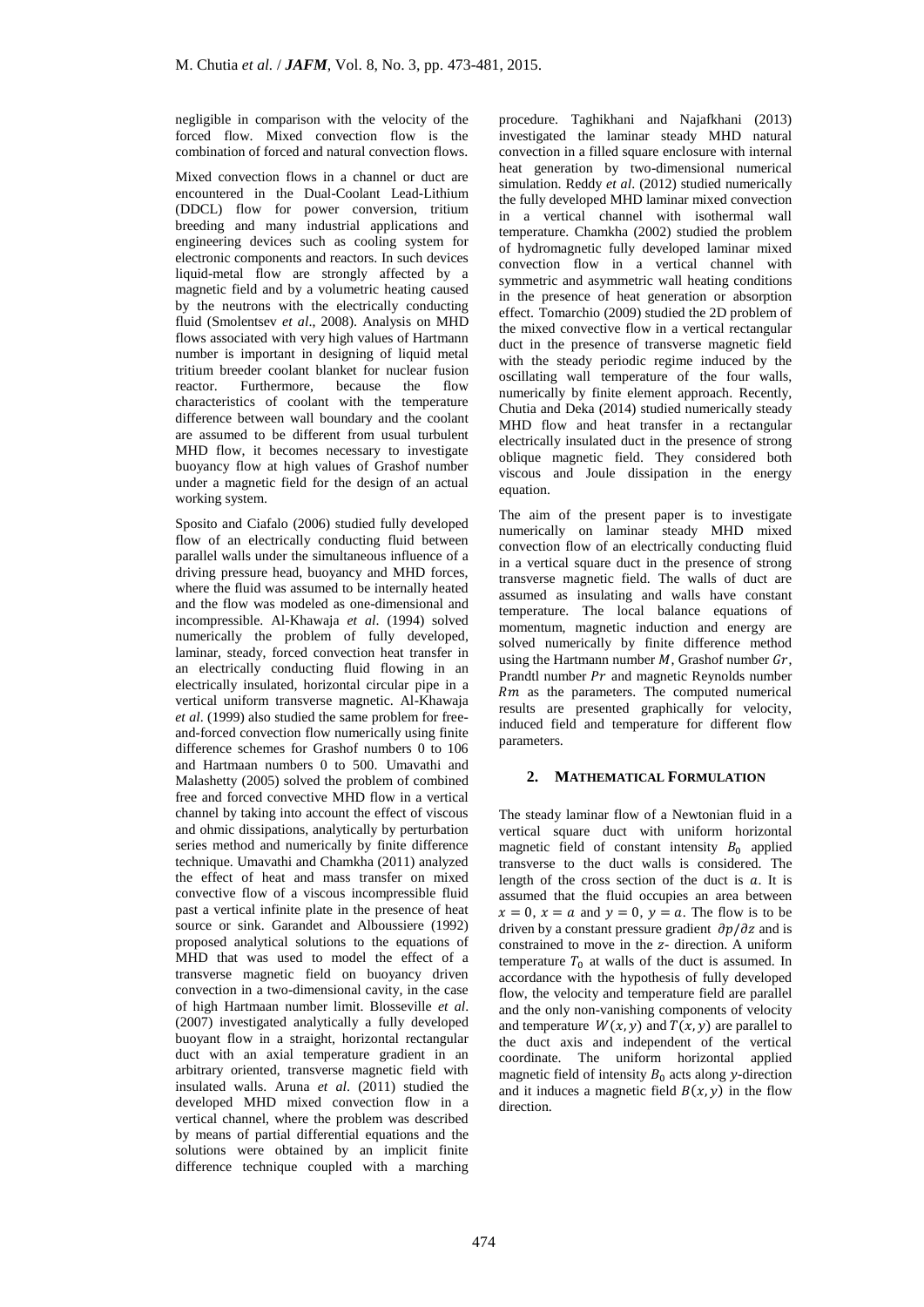

**Fig. 1. Geometrical sketch of the problem**

In this study an electrically conducting fluid flows along the axis of the duct under the influence of an externally imposed driving pressure gradient and the Lorentz forces caused by the interaction of the flow with the uniform magnetic induction field, directed along  $y$ . Buoyancy forces, caused by density changes that results from temperature variation, can easily be included thus giving rise to mixed MHD convection.

Following assumptions are made in this study:

(i) The flow is steady, fully developed and fluid is Newtonian.

(ii) The fluid is finitely conducting.

(iii) The duct is considered to be infinite so that all the fluid properties except pressure gradient are independent of the variable z.

(iv) Displacement currents are negligible and there is no net of current in the z-direction.

Under above assumptions, the velocity  $\vec{V}$ , magnetic field  $\vec{B}$  and temperature T will be of the form

 $\vec{V} = \{0, 0, W(x, y)\}\$  $\vec{B} = \{0, B_0, B(x, y)\}$  $T = T(x, y)$ 

#### **3. GOVERNING EQUATIONS**

The complete set of governing equations under above assumptions is obtained assembling together the local balance equations for momentum using the Boussinesq approximation for buoyancy, induction and energy as follows:

$$
\mu \left( \frac{\partial^2 W}{\partial x^2} + \frac{\partial^2 W}{\partial y^2} \right) + \frac{B_0}{\mu_e} \frac{\partial B}{\partial y} + \rho g \beta (T - T_0) - \frac{\partial p}{\partial z} = 0
$$
(1)

$$
\lambda \left( \frac{\partial^2 B}{\partial x^2} + \frac{\partial^2 B}{\partial y^2} \right) + B_0 \frac{\partial W}{\partial y} = 0
$$
 (2)

$$
k\left(\frac{\partial^2 T}{\partial x^2} + \frac{\partial^2 T}{\partial y^2}\right) + \mu \left\{ \left(\frac{\partial W}{\partial x}\right)^2 + \left(\frac{\partial W}{\partial y}\right)^2 \right\} + \frac{1}{\sigma \mu_e^2} \left\{ \left(\frac{\partial B}{\partial x}\right)^2 + \left(\frac{\partial B}{\partial y}\right)^2 \right\} = 0
$$
 (3)

Where  $\mu$  is the coefficient of viscosity,  $\rho$  is the density of fluid,  $q$  is the acceleration due to gravity,

 $\beta$  is the coefficient of thermal expansion,  $\lambda$  is the magnetic diffusivity,  $k$  is the thermal conductivity of the fluid,  $\sigma$  is the electrical conductivity and  $\mu_e$  is the magnetic permeability.

The boundary conditions of the problem (i) no-slip boundary condition at the wall, (ii) the condition of electrically insulating wall and (iii) constant wall temperature at the boundary yield:

At the Hartmann walls

$$
W = 0, B = 0, T = T_0 \text{ at } y = 0W = 0, B = 0, T = T_0 \text{ at } y = a
$$
 (a)

At the side walls

 $c_p$ 

$$
W = 0, B = 0, T = T_0 \text{ at } x = 0\nW = 0, B = 0, T = T_0 \text{ at } x = a
$$
\n
$$
4(b)
$$

The system of governing Eqs.  $(1)$ ,  $(2)$  and  $(3)$  can be rewritten in terms of following dimensionless groups:

$$
x^* = \frac{x}{a}, y^* = \frac{y}{a}, W^* = \frac{W}{w_0}, B^* = \frac{B}{B_0}, T^* = \frac{T - T_0}{AT}(5)
$$
  
Where  $W_0 = -\frac{a^2}{\rho v} \frac{\partial p}{\partial z}$   

$$
B_0 = -a^2 \mu_e \left(\frac{\sigma}{\rho v}\right)^{1/2} \frac{\partial p}{\partial z}
$$
  

$$
\Delta T = \frac{W_0^2}{C_0}
$$

Using dimensionless group (5), the system of governing Eqs. (1), (2) and (3) dropping asterisks can be rewritten as:

$$
\frac{\partial^2 W}{\partial x^2} + \frac{\partial^2 W}{\partial y^2} + M \frac{\partial B}{\partial y} + \frac{Gr}{Re} T + 1 = 0
$$
 (6)

$$
\frac{\partial^2 B}{\partial x^2} + \frac{\partial^2 B}{\partial y^2} + M \frac{\partial W}{\partial y} = 0
$$
 (7)

$$
\frac{\partial^2 T}{\partial x^2} + \frac{\partial^2 T}{\partial y^2} + Pr\left\{ \left(\frac{\partial W}{\partial x}\right)^2 + \left(\frac{\partial W}{\partial y}\right)^2 \right\} + \frac{M^2 Pr}{Rm^2} \left\{ \left(\frac{\partial B}{\partial x}\right)^2 + \left(\frac{\partial B}{\partial y}\right)^2 \right\} = 0
$$
\n(8)

Where,

$$
M = B_0 a \left(\frac{\sigma}{\rho v}\right)^{1/2}
$$
, is the Hartmann number  
\n
$$
Gr = \frac{g \beta a^3 (T - T_0)}{v^2}
$$
, is the Grashof number  
\n
$$
Re = \frac{W_0 a}{v}
$$
, is the Reynolds number  
\n
$$
Pr = \frac{\mu c_p}{k}
$$
, is the Prandtl number  
\n
$$
Rm = \sigma \mu_e a W_0
$$
, is the magnetic. Reynolds number  
\nThe corresponding boundary condition (4) become

At the Hartmann walls

$$
W = 0, B = 0, T = 0 \text{ at } y = 0\nW = 0, B = 0, T = 0 \text{ at } y = 1
$$
\n(9a)

At the side walls

$$
W = 0, B = 0, T = 0 \text{ at } x = 0\nW = 0, B = 0, T = 0 \text{ at } x = 1
$$
\n
$$
9(b)
$$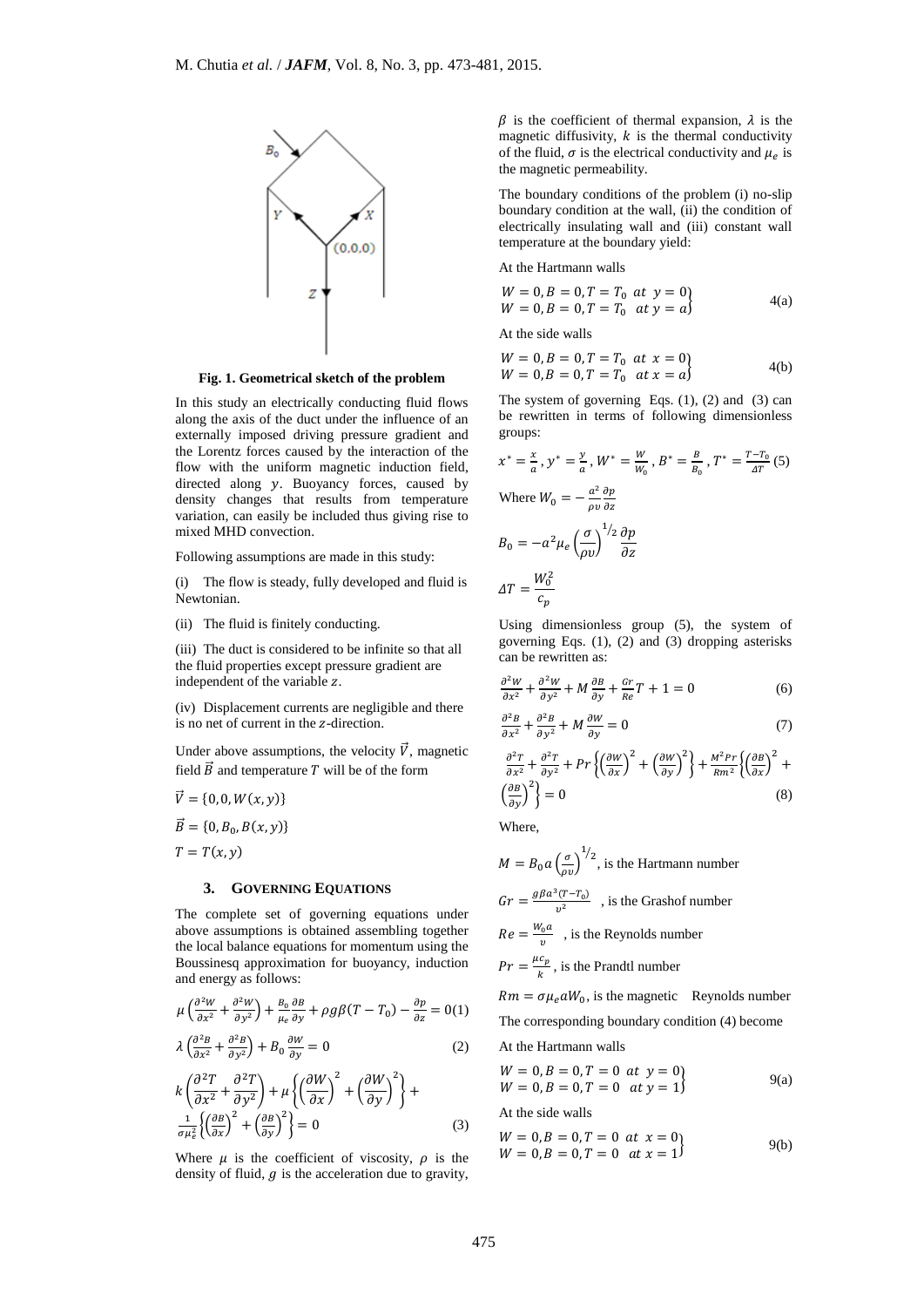The system of coupled non-linear governing Eqs. (6), (7) and (8) are to be solved with the boundary condition (9). In view of complexities it is not convenient to obtain a closed form solution particularly in the case of high Hartmann number flow. Here an attempt has been made to solve the governing equations numerically using the finite difference method. In this numerical technique, we have descretized the system of governing equations along with the prescribed boundary condition into a system of algebraic equations. Central difference scheme of second order accuracy (Jain *et al*., 1994) is used to descretize these equations, since it is more accurate than forward and backward differences. The resultant difference equations of the system of Eqs.  $(6)$ ,  $(7)$  and  $(8)$  are as follows:

$$
W_{i,j} = C_1(W_{i+1,j} + W_{i-1,j}) + C_2(W_{i,j+1} + W_{i,j-1}) + C_3(B_{i,j+1} - B_{i,j-1}) + C_4T_{i,j} + C_5
$$
 (10)

$$
B_{i,j} = C_1 (B_{i+1,j} + B_{i-1,j}) + C_2 (B_{i,j+1} + B_{i,j-1}) + C_3 (W_{i,j+1} - W_{i,j-1})
$$
\n(11)

$$
T_{i,j} = C_1 (T_{i+1,j} + T_{i-1,j}) + C_2 (T_{i,j+1} + T_{i,j-1}) +
$$
  
\n
$$
C_6 (W_{i+1,j} - W_{i-1,j})^2 + C_7 (W_{i,j+1} - W_{i,j-1})^2 +
$$
  
\n
$$
C_8 (B_{i+1,j} - B_{i-1,j})^2 + C_9 (B_{i,j+1} - B_{i,j-1})^2
$$
 (12)

Where,

$$
C_1 = \frac{k^2}{2(h^2 + k^2)}, \ C_2 = \frac{h^2}{2(h^2 + k^2)}, \ C_3 = \frac{h^2 k}{4(h^2 + k^2)} M,
$$
  
\n
$$
C_4 = \frac{h^2 k^2}{2(h^2 + k^2)} \frac{Gr}{Re}, \ C_5 = \frac{h^2 k^2}{2(h^2 + k^2)}, \ C_6 = \frac{k^2}{8(h^2 + k^2)} Pr,
$$
  
\n
$$
C_7 = \frac{h^2}{8(h^2 + k^2)} Pr, \ C_8 = \frac{k^2}{8(h^2 + k^2)} \frac{M^2 Pr}{Rm^2},
$$
  
\n
$$
C_9 = \frac{h^2}{8(h^2 + k^2)} \frac{M^2 Pr}{Rm^2}
$$

Are constants.

The corresponding descretized numerical boundary conditions are as follows

At the Hartmann walls

$$
W_{i,1} = 0, B_{i,1} = 0, T_{i,1} = 0
$$
  
\n
$$
W_{i,n+1} = 0, B_{i,n+1} = 0, T_{i,n+1} = 0
$$
  
\nfor  $1 \le i \le m + 1$  (13a)

At the side walls

$$
W_{1,j} = 0, \t B_{1,j} = 0, \t T_{1,j} = 0\n W_{m+1,j} = 0, B_{1,m+1} = 0, T_{1,m+1} = 0\n \text{for } 1 \le j \le n+1
$$
\n(13b)

Where index *i* refers to  $x$  and *j* refers to  $y$ ,  $m$  and  $n$ denote the number of grids inside the computational domain in the direction of  $X$  and  $Y$  respectively. The computed values of  $W_{i,j}$ ,  $B_{i,j}$  and  $T_{i,j}$ appearing in the descretized Eqs. (10), (11) and (12) with dimensionless parameters  $M$ ,  $Gr$ ,  $Pr$  and  $Rm$ using the boundary conditions (13a, 13b) have been iterated. We repeat the process till the converged solutions for  $W_{i,j}$ ,  $B_{i,j}$  and  $T_{i,j}$  in the grid points are obtained.

#### **4. RESULTS AND DISCUSSION**

In this study we are considering numerical study on MHD mixed convection flow and heat transfer in a vertical square duct in the presence of horizontal uniform strong transverse magnetic field. The system of algebraic equations have been solved using Matlab programming (Mathews and Fink, 2009; Al-Khawaja and Selmi, 2010). Numerical computations are carried out in the spatial domain  $0 \le x \le 1$  and  $0 \le y \le 1$ . In this numerical computation, we have considered  $h = k = 0.01$  so that the system is convergent and stable. Prandtl number  $Pr$  gives no effect to the velocity and induced magnetic field, as can be seen from Eqs. (7) and (8). The computed results for velocity, induced magnetic field and temperature are shown and drawn in terms of graphics for different flow parameters. We have presented our computed results for the following two cases:

### **4.1 Forced Convection with MHD Effects**

Computed results obtained in the case of forced convection,  $(Gr = 0)$  with a uniform external transverse magnetic field are reported. In this case buoyancy force has no aiding effect on the mixed convection, but the Lorentz force has an opposing effect. The results are obtained for different values of Hartmann number  $M$ , Prandtl number  $Pr$  and magnetic Reynolds number  $Rm$  and presented in Figs. 2 to 6.

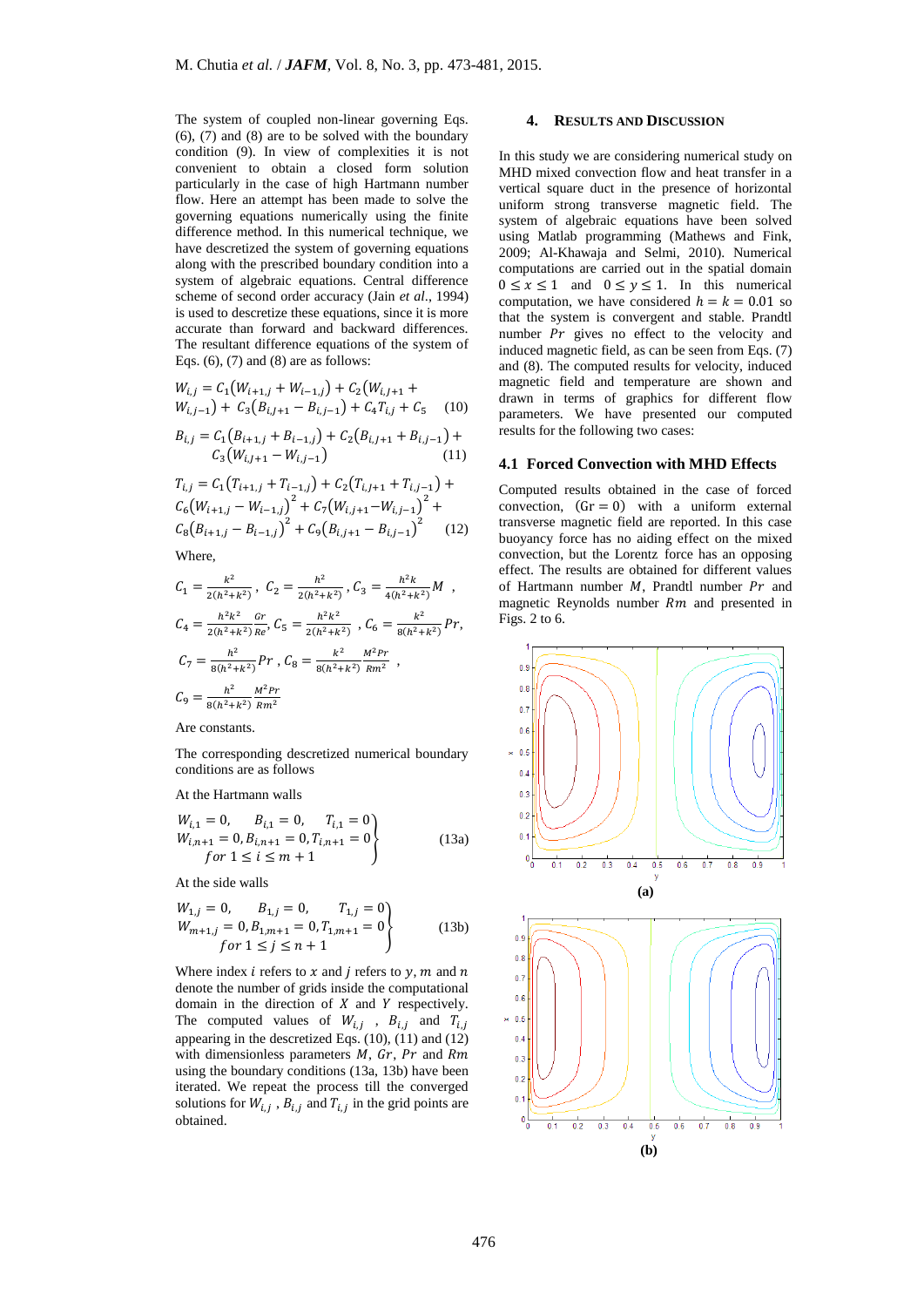

**Fig. 2.** (a) Current density  $[J_x, J_y]$  for  $M =$ **30;** (b) Current density  $[J_x, J_y]$  for  $M = 50$ ; (c) Current density  $[J_x, J_y]$  for  $M = 80$ 

In Figs.  $2(a)$ ,  $2(b)$  and  $2(c)$  streamline plots of the current density vector  $\vec{f}$  across the duct cross section are presented in xy-plane for  $M = 30$ ,  $M = 50$  and  $M = 80$  respectively for forced convection with transverse magnetic field. It is evident, as presented in figures, that current lines can not enter the insulated walls and close completely inside the duct cross section. Moreover, it can be noted that for increasing values of the Hartmann number, the closure of the current lines are segregated to a narrow region near the Hartmann walls, where consequently the effect of the Lorentz force is more intense and large velocity gradient appear.



In Fig. 3 we have presented the variation of temperature distribution for fixed  $Re = 1$ , for various  $Pr$ ,  $Rm$  and  $M$  for forced convection with transverse magnetic field. It is evident from Fig.  $3(a)$  that temperature increases as  $Pr$  increases. Figure 3(b) represents that temperature decreases with the increasing values of  $Rm$ . It is observed in Fig. 3(c) that temperature distribution increases

for increasing values of Hartmann number  $M$ , this is due to fact that internal heating caused by Joule heat increases as  $M$  increases.



**Temperature at various** *Rm***; (c) <b>Temperature at various** 

The velocity distributions  $W$  along the duct axis are presented in Figs. 4(a), 4(b) and 4(c) for  $M =$ 50, 100 and 300 respectively for forced convection with transverse magnetic field. It is noticed that the velocity gradient is greater at the walls normal to the direction of the magnetic field. This effect is more relevant for increasing values of the Hartmann number  $M$ .

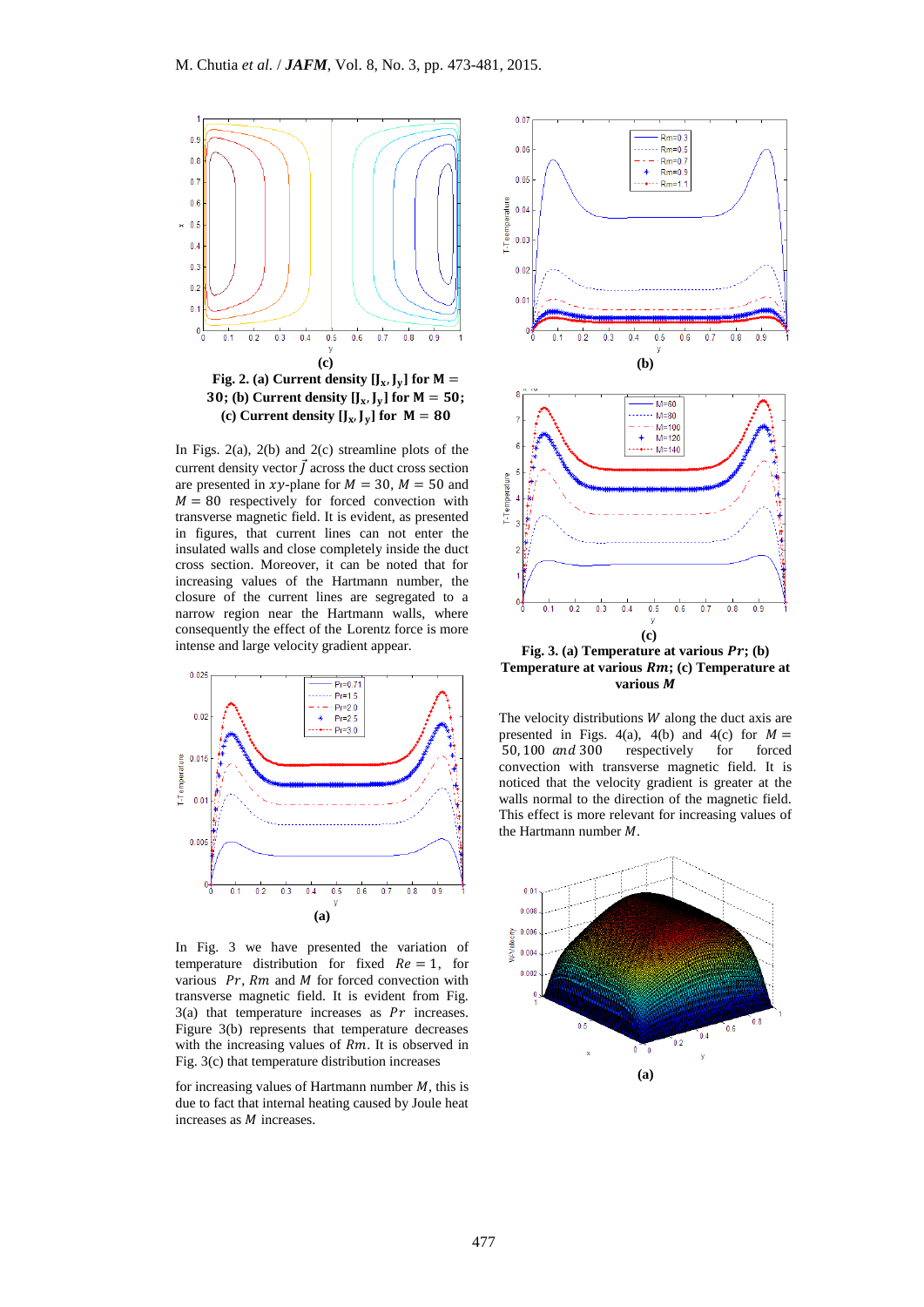

Fig. 4. (a) Velocity for  $M = 50$ ; (b) Velocity for  $\dot{M} = 100$ ; (c) Velocity for  $\dot{M} = 300$ 









In Figs.  $5(a)$ ,  $5(b)$  and  $5(c)$ , the distribution of induced magnetic field  $B$  for forced convection with transverse magnetic field are plotted for  $M =$ 50, 100 and 300 respectively. It is observed that B become flatten for increasing values of Hartmann number  $M$ . Moreover, current lines and magnetic field are almost orthogonal in almost all the duct cross section.



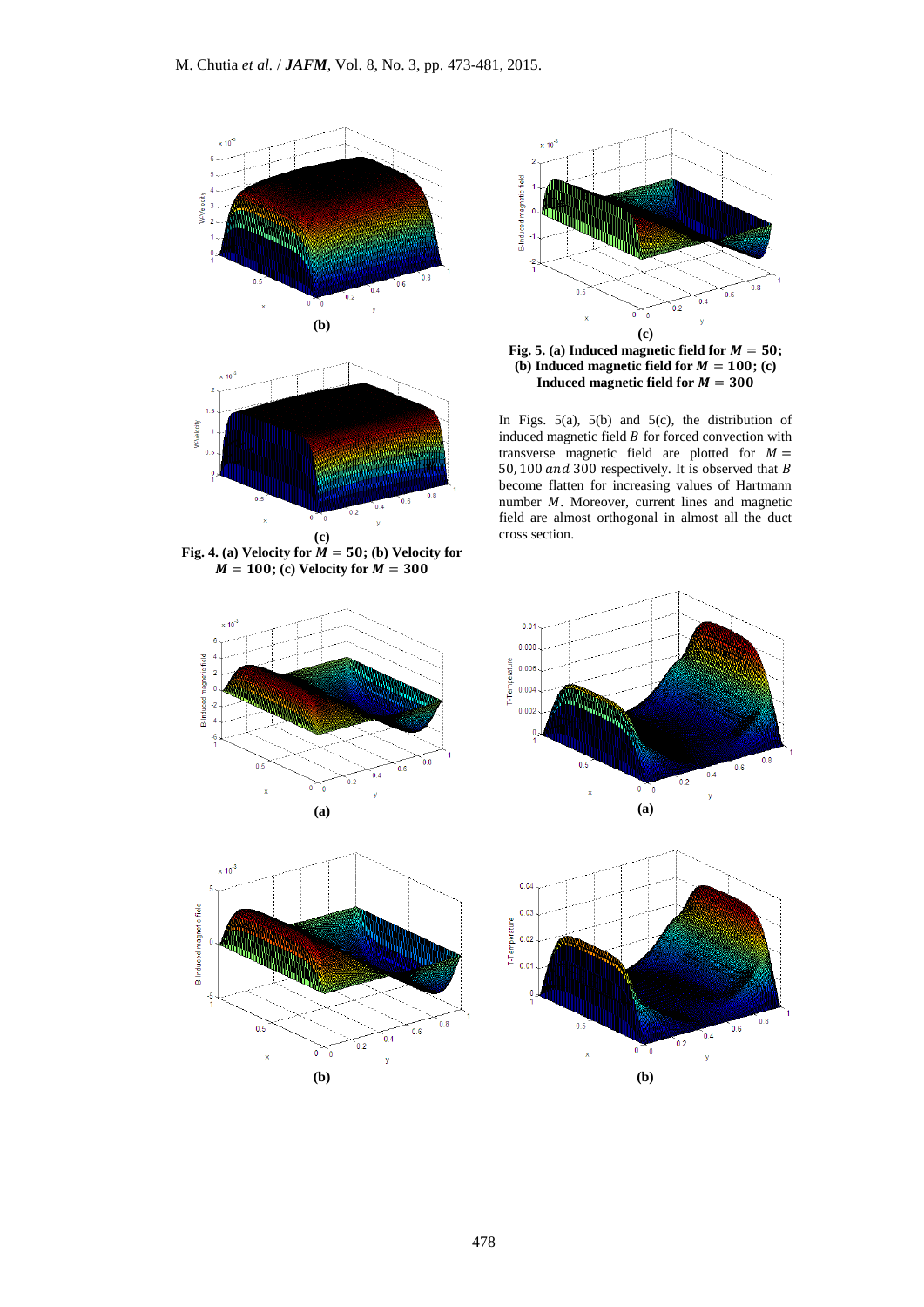

**Temperature for**  $\overline{M} = 100$ **; (c) Temperature for**  $M = 300$ 

In Fig. 6 temperature distributions are plotted for forced convection flow at various Hartmann number (a)  $M = 50$ , (b)  $M = 100$  and (c)  $M = 300$ . It is evident from these figures that temperature increases as  $M$  increases.

# **4.2 Mixed Convection with MHD Effects**

Computed numerical results are reported in the case of mixed (combined forced and free) convection. Here both buoyancy and Lorentz forces influence on the mixed convection flow. The buoyancy force has an aiding effect on the mixed convection flow, while the Lorentz force has an opposing effect. The computed results for velocity, induced magnetic field and temperature with various flow parameters  $M$ ,  $Gr$ ,  $Pr$  and  $Rm$  are drawn in Figs. 7 to 10.



**Fig. 7.** (a) Velocity for  $\vec{M} = 100$ ,  $\vec{G}r = 100$ ; (b) **Velocity for**  $M = 100$ **,**  $Gr = 150$ **; (c) Velocity**  $for M = 100, Gr = 200$ 

In Fig. 7, velocity distributions are shown at fixed Hartmann number  $M$  for various Grashof number (a)  $Gr = 100$ , (b)  $Gr = 150$  and (c)  $Gr = 200$ , it is observed that velocity distribution increases for increasing values of  $Gr$  in one half of the line  $y =$ 0.5, such type of behavior of velocity gradient is caused by both Lorentz and Buoyancy forces in the dynamics. Buoyancy force acts along the flow direction and has aiding effect on the fluid flow, but Lorentz force acts against the flow direction. In Figs. 8 and 9 induced magnetic field and temperature are presented for various  $Gr$ , it is observed that the nature of induced magnetic field is different from the forced convection flow.



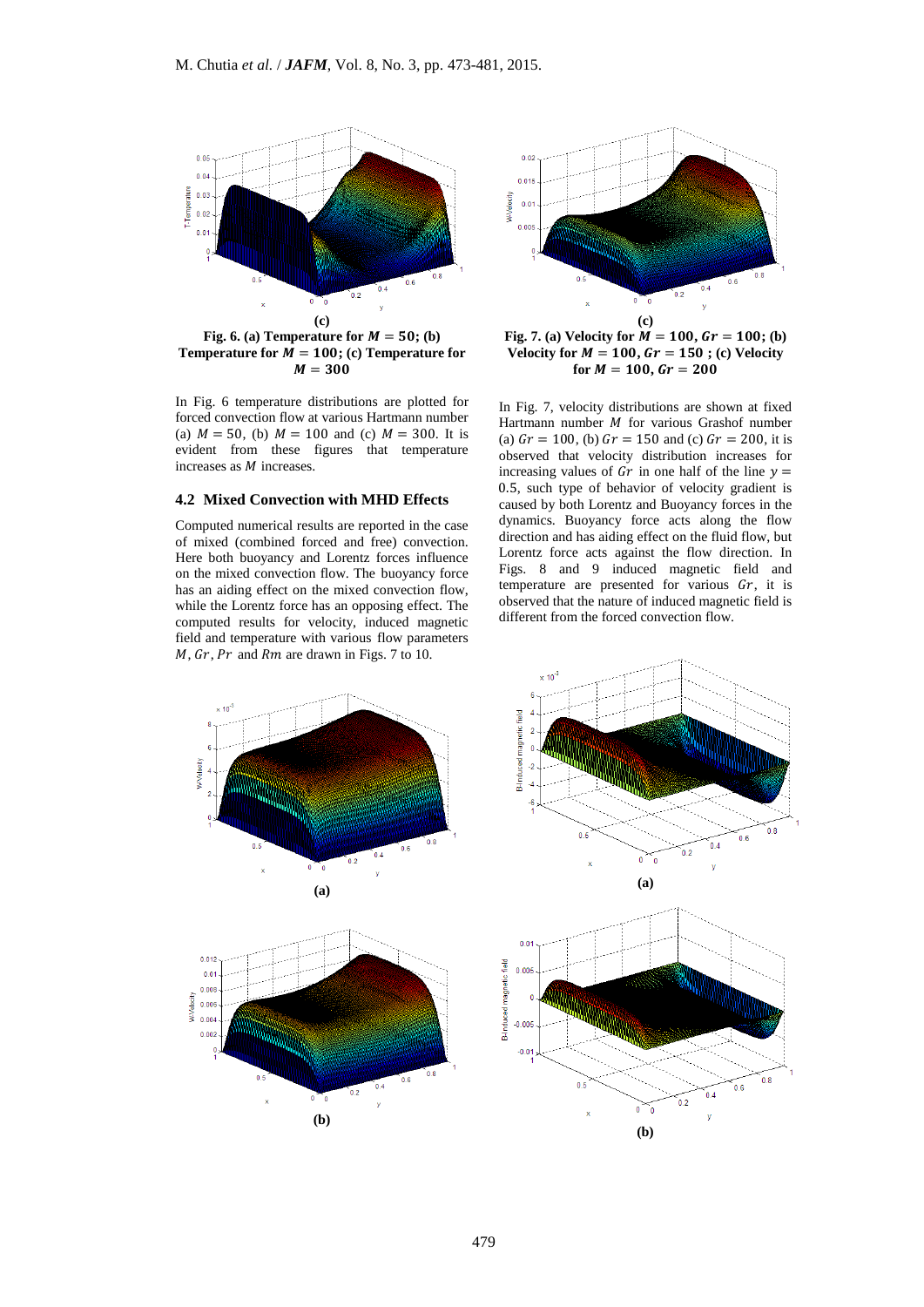

Fig. 8. (a) Induced magnetic field for  $M = 100$ ,  $Gr = 100$ ; (b) Induced magnetic field for  $M =$  $100,$   $Gr = 150$ ; (c) Induced magnetic field for  $M = 100, Gr = 200$ 

Variation of axial velocity and temperature distribution for fixed values of  $M = 50$  and  $Gr =$ 100 at various  $Rm$  are plotted in Figs. 10(a) and 10(b) respectively for mixed convection with transverse magnetic field. It is observed from Fig. 10(a) that velocity decreases with the increasing values of  $Rm$ . It is also evident from Fig. 10(b) that temperature distribution decreases as  $Rm$  increases. Figure 10(c) represents the temperature distribution at various  $Pr$ , it is observed that temperature increases for increasing values of  $Pr$ .









**Fig. 10. (a) Velocity at various ; (b) Temperature at various Rm; (c). Temperature at various**